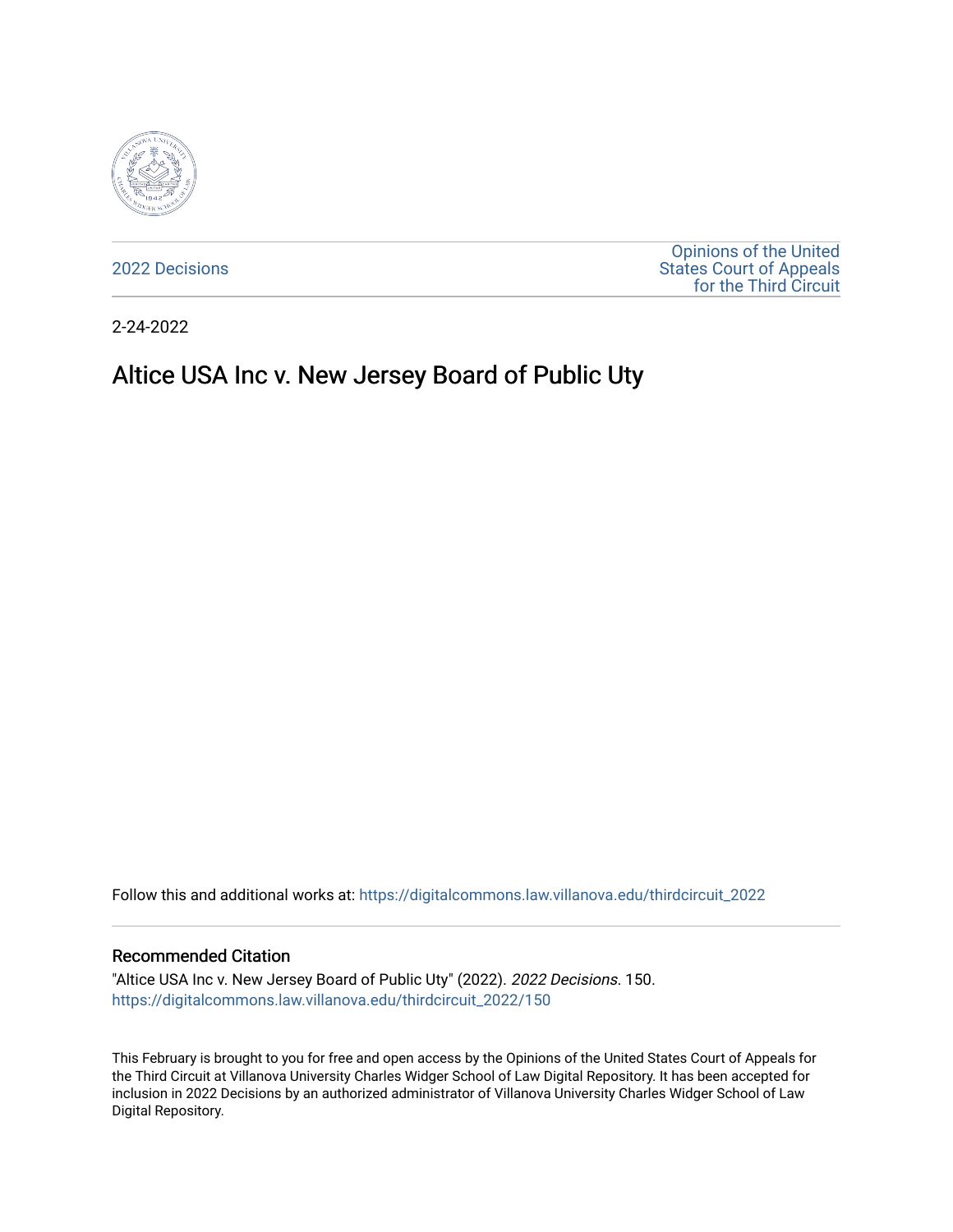### **PRECEDENTIAL**

# UNITED STATES COURT OF APPEALS FOR THE THIRD CIRCUIT

No. 21-1791

ALTICE USA, INC.

v.

NEW JERSEY BOARD OF PUBLIC UTILITIES; JOSEPH FIORDALISO, in his official capacity as President of the New Jersey Board of Public Utilities; COMMISSIONER MARY-ANNA HOLDEN; DIANE SOLOMON; UPENDRA J. CHIVUKULA; BOB M. GORDON, Appellants

Appeal from the United States District Court for the District of New Jersey (D.C. No. 3-19-cv-21371) U.S. District Judge: Honorable Brian R. Martinotti

> Argued January 27, 2022  $\frac{1}{2}$

 $\mathcal{L}_\text{max}$ 

Before: HARDIMAN, SHWARTZ, and SMITH, Circuit Judges.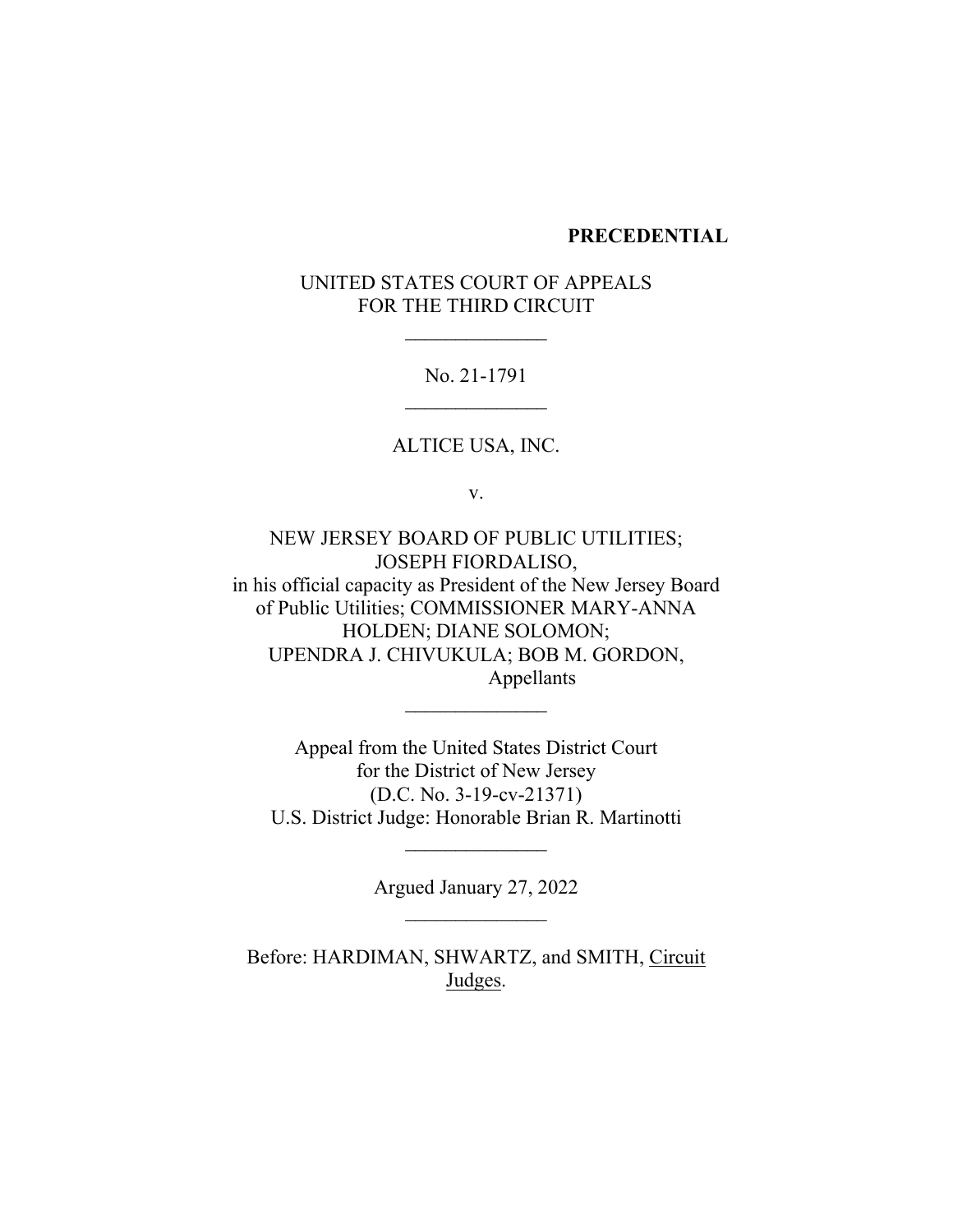(Filed: February 24, 2022)

Alec Schierenbeck [ARGUED] Meliha Arnautovic Office of Attorney General of New Jersey Division of Law 7th Fl, West Wing 25 Market Street Richard J. Hughes Justice Complex Trenton, NJ 08625

#### Counsel for Appellants

Matthew Hellman [ARGUED] Howard J. Symons Jenner & Block 1099 New York Avenue, N.W. Suite 900 Washington, DC 20001

Thomas N. Gamarello Jeffrey T. LaRosa Schenck Price Smith & King 220 Park Avenue P.O. Box 991 Florham Park, NJ 07932

Counsel for Appellee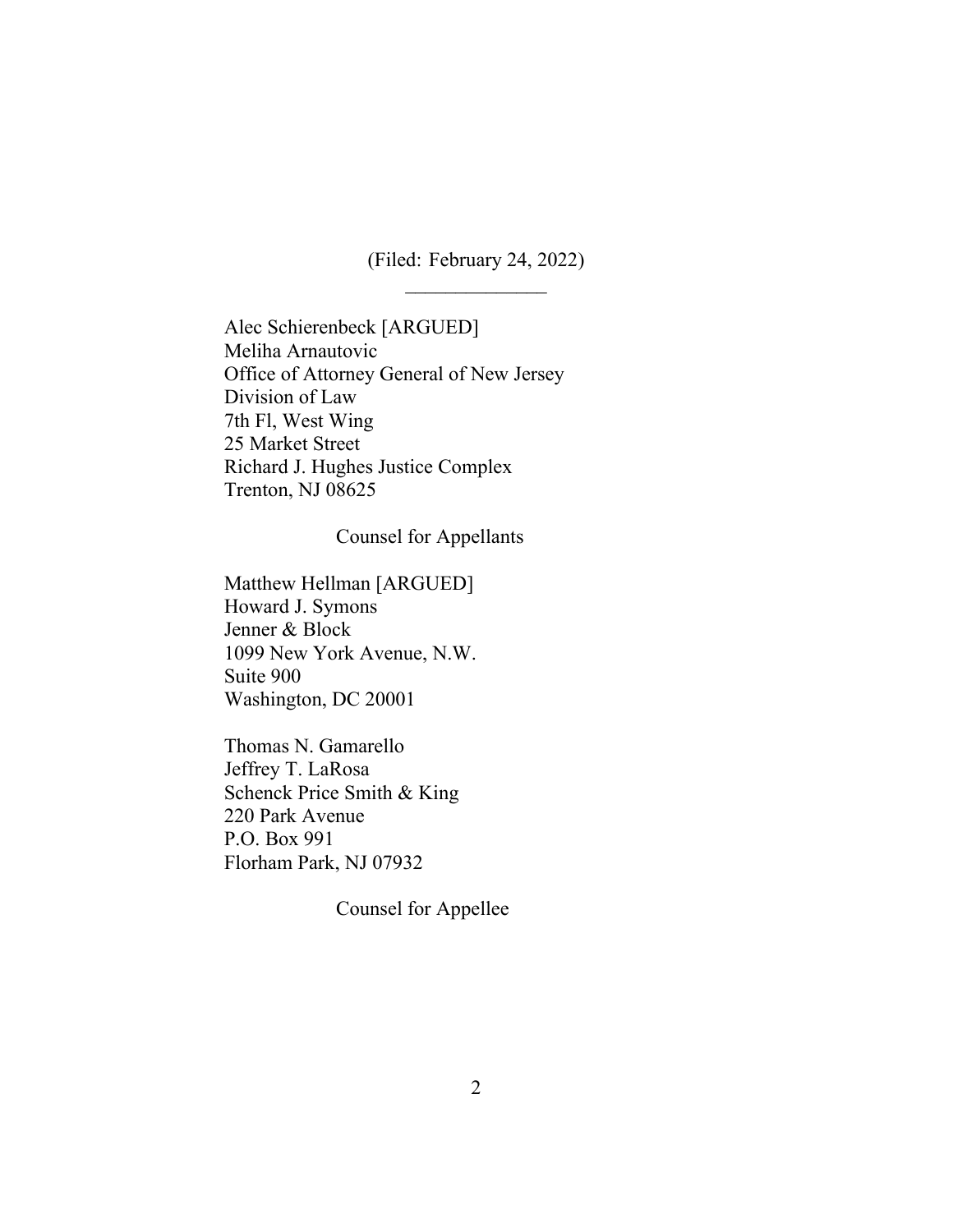## OPINION OF THE COURT

 $\frac{1}{2}$ 

SHWARTZ, Circuit Judge.

The New Jersey Board of Public Utilities ("BPU") ordered Altice USA, Inc. ("Altice"), a cable service provider, to prorate its bills for the month in which a cable customer cancels his service, as required by New Jersey law ("Proration Requirement"). Altice asserts that the Proration Requirement is preempted by the Cable Communications Policy Act of 1984 ("Cable Act"). The District Court agreed and granted Altice's motion for judgment on the pleadings, concluding that abstention under Younger v. Harris, 401 U.S. 37 (1971), was not warranted and that the Proration Requirement was preempted. Because the Younger ruling was incorrect, we will vacate and remand.

I

## A

Under N.J.A.C. § 14:18-16.7, a cable television company may seek relief from, among other things, N.J.A.C. § 14:18-3.8(c)'s requirement that, "[u]nless otherwise provided for . . . , initial and final bills . . . be prorated as of the date of the initial establishment and final termination of service." See also N.J.A.C. § 14:18-3.8(a). Relief from the Proration Requirement may be granted "provided that the cable television company provides a sample bill to be utilized in lieu of compliance with [the] section." N.J.A.C. § 14:18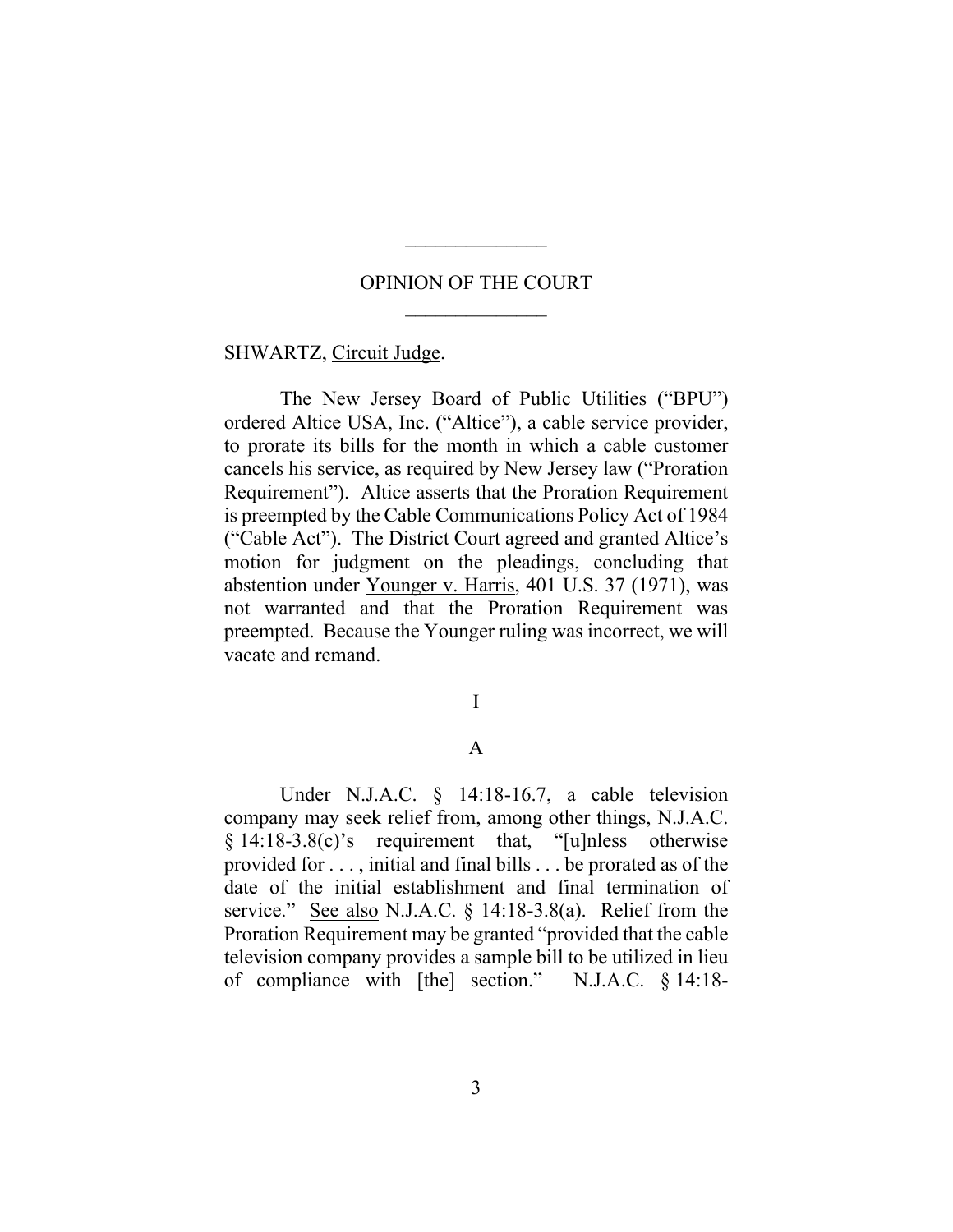$16.7(a)(1)$ .

In 2011, Cablevision petitioned the BPU for relief from N.J.A.C. § 14:18-3.8 and provided sample bills. The BPU accepted Cablevision's assertion that "its sample bill demonstrate[d] that the company [wa]s billing in a proper manner and show[ed] how [it] will prorate its bills pursuant to the requirements of this section," J.A. 123, and granted its request for relief.

In 2016, Altice received the BPU's approval to acquire Cablevision. As part of the approval, Altice agreed to

> abide by applicable customer service standards, performance standards, and service metrics as delineated under N.J.A.C. Title 14, including but not limited to Chapters 3, 10 and 18, and N.J.S.A. 48:5A, including, but not limited to, requirements related to billing practices and termination.

## J.A. 144.

Despite this agreement, and unlike Cablevision, Altice chose not to prorate its monthly bills absent "extraordinary circumstances." J.A. 82 ¶ 2. As a result, "customers who . . . seek to cancel service continue to receive service and are billed through the end of their monthly billing cycle." J.A.  $82 \text{ T}$ .

### B

The BPU received numerous customer complaints about Altice's failure to prorate bills. N.J.S.A. § 48:5A-9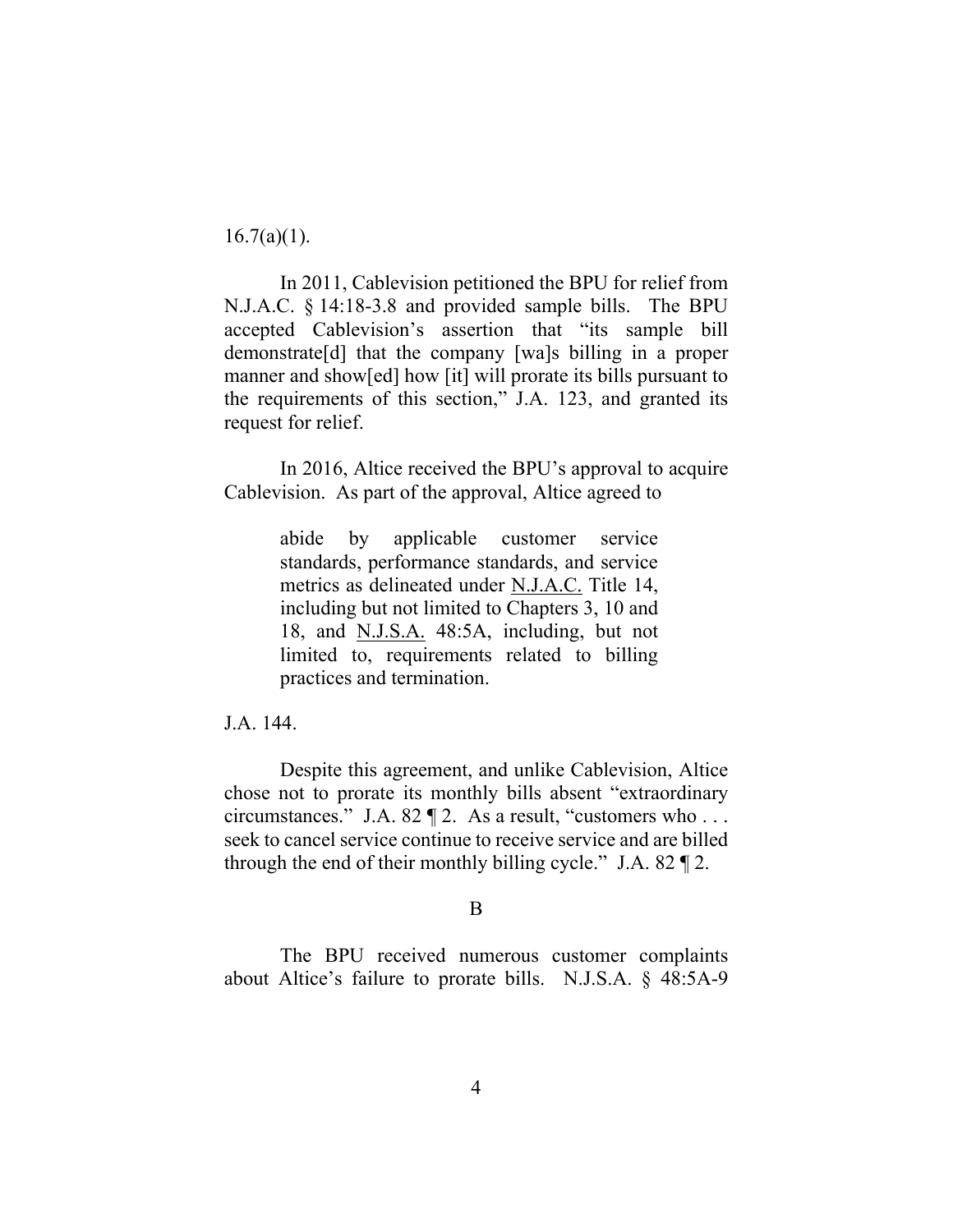empowers the BPU to investigate complaints of alleged violations of the New Jersey Cable Television Act and render decisions necessary to enforce its terms. Pursuant to that authority, the BPU issued a Show Cause Order, directing Altice to explain why its failure to prorate its bills was not a violation of the order Cablevision obtained and the order approving the merger.

Altice filed an answer to the Show Cause Order, asserting that the Proration Requirement was preempted by federal law and that, in any event, it need not comply with the Proration Requirement based upon the relief Cablevision secured in 2011.

The BPU disagreed, found that Altice violated the Proration Requirement, and issued a cease and desist order that directed Altice to (1) prorate bills, (2) issue refunds to customers whose bills were not prorated, (3) pay \$10,000 to the Altice Advantage Internet program, which "provide[s] low cost internet service" to eligible customers, and (4) conduct an audit to determine which customers were not given prorated bills and provide the BPU with the names and account numbers of those customers. J.A. 230–31. Altice then filed an appeal with the New Jersey Superior Court. See In re Altice USA, Inc., No. A-1269-19, 2021 WL 4808399 (N.J. Super. Ct. App. Div. Oct. 15, 2021), petition for cert. filed, No. 086408 (N.J. Nov. 23, 2021).

# C

While its state court appeal was pending, Altice filed a complaint in the United States District Court for the District of New Jersey. In its amended complaint, Altice asserted that (1)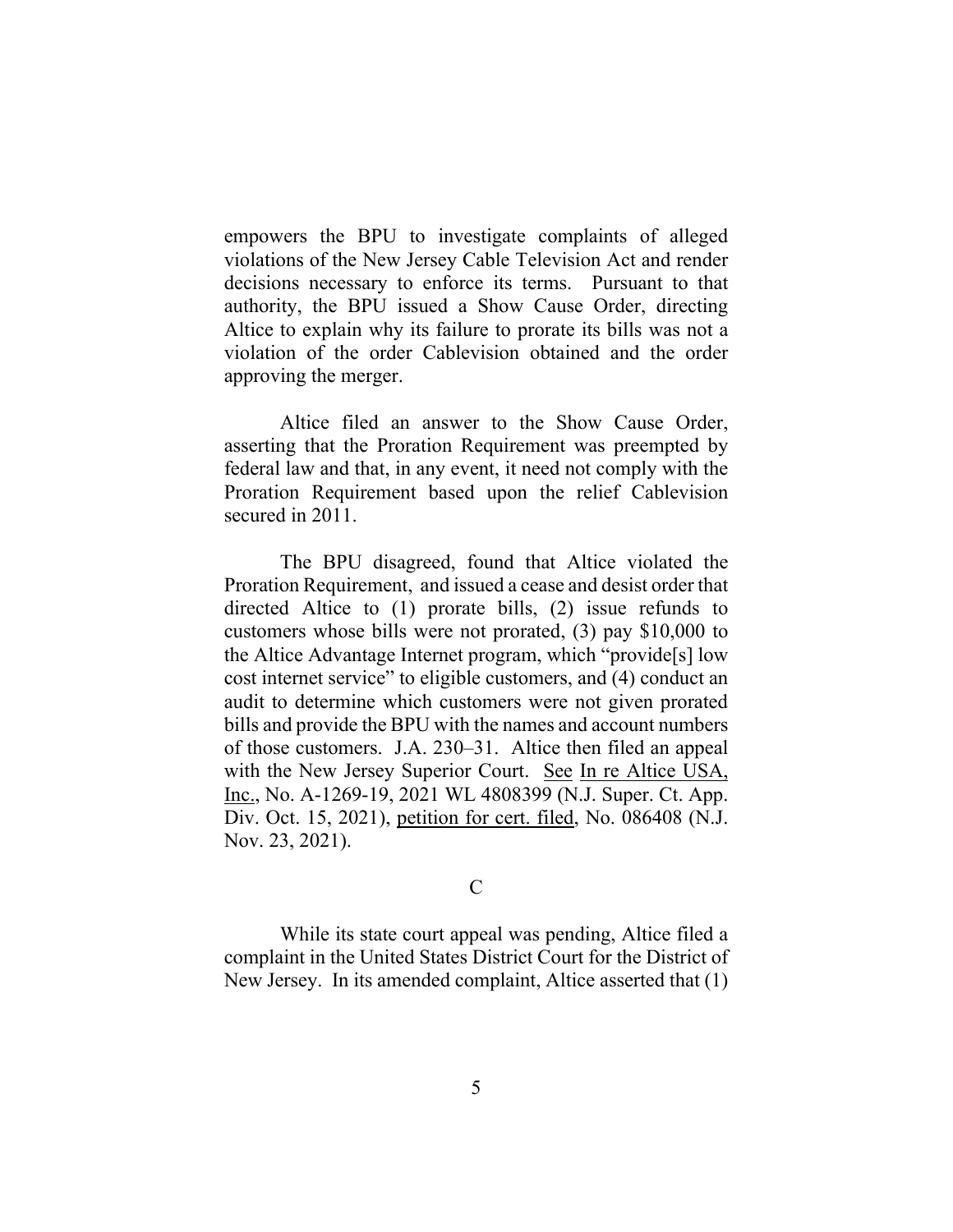the Proration Requirement is preempted by the Cable Act; (2) enforcing the Proration Requirement deprives Altice of its rights under the Cable Act; (3) the BPU failed to obey Federal Communications Commission orders that determined Cablevision, and Altice by extension, is subject to effective competition; and (4) the BPU's actions violate New Jersey law.

The District Court granted Altice a preliminary injunction on federal preemption grounds alone, enjoining enforcement of the BPU's order. See Altice USA, Inc. v. N.J. Bd. of Pub. Utils., No. 3:19-CV-21371-BRM-ZNQ, 2020 WL 359398, at \*1 (D.N.J. Jan. 22, 2020), reconsideration denied, 2020 WL 1151045 (D.N.J. Mar. 10, 2020). The Court concluded that (1) abstention under Younger was not warranted; and (2) Altice had shown, among other things, a likelihood of success in establishing that the Proration Requirement is a rate regulation preempted by the Cable Act. See id. at \*6–8. The BPU appealed the preliminary injunction ruling but later withdrew that appeal.

After the District Court granted the preliminary injunction, Altice moved for judgment on the pleadings, and the BPU cross-moved to dismiss. The District Court granted Altice's motion and denied the BPU's cross-motion. See Altice USA, Inc. v. Fiordaliso, No. 3:19-CV-21371-BRM-ZNQ, 2021 WL 1138152 (D.N.J. Mar. 23, 2021). The District Court again declined to abstain under Younger, holding that the underlying proceeding was not "quasi-criminal" in nature and noting that the purported absence of a criminal analog was, in its view, dispositive. Id. at \*2–3. As to the merits, the District Court held that the Proration Requirement was preempted as a rate regulation because it has "the effect of prescribing a daily rate for the service that was provided before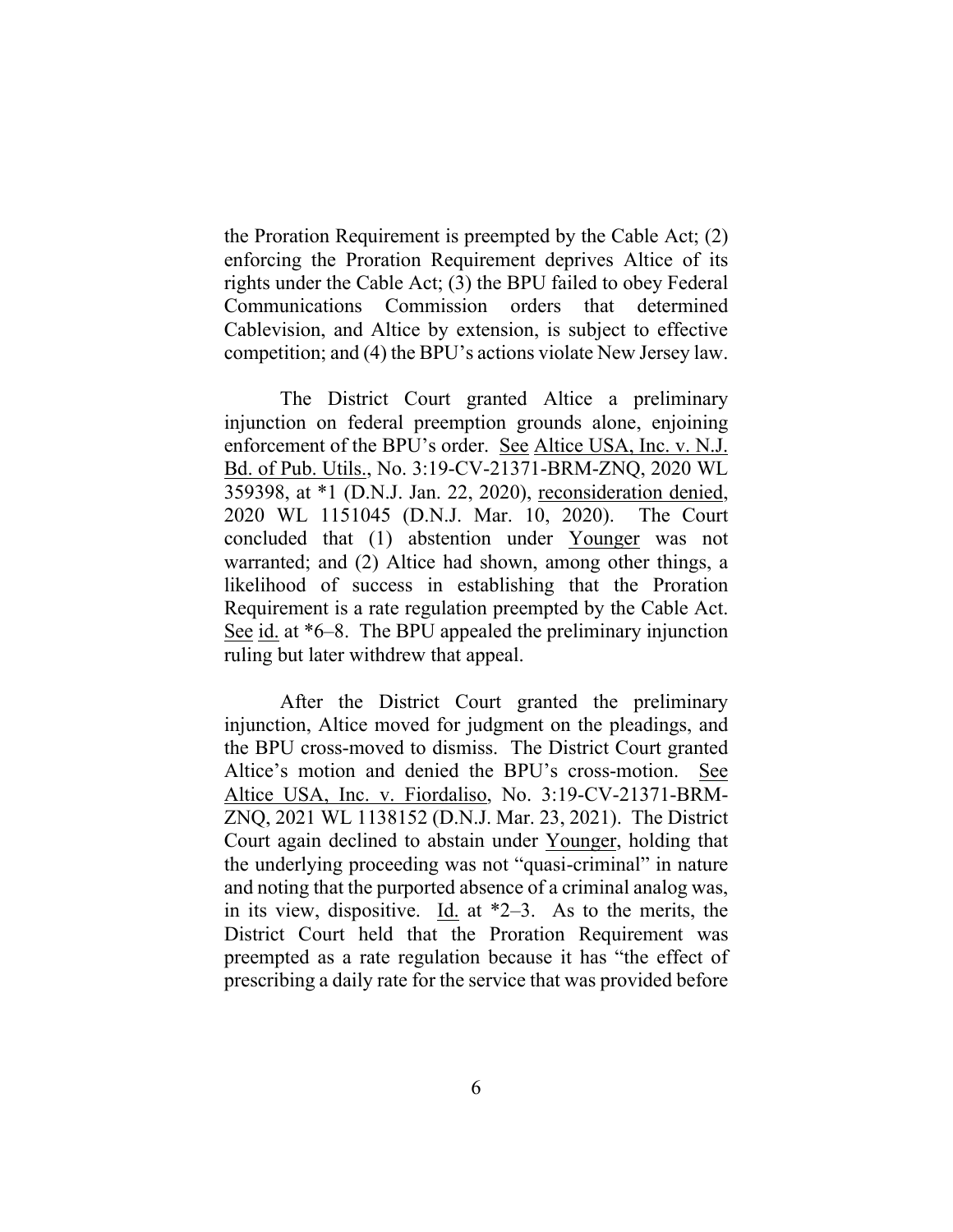the cancellation," id. at \*4 (quotation marks and citation omitted), and that the Cable Act's savings clauses "do not affect the Cable Act's express preemption over N.J.A.C.  $14:18-3.8(c)$ ," id. at \*7.

The BPU appeals.

# $II<sup>1</sup>$

## $A^2$

In general, "federal courts are obliged to decide cases within the scope of federal jurisdiction." Sprint Commc'ns,

<sup>2</sup> Altice claims that the BPU forfeited its Younger

<sup>&</sup>lt;sup>1</sup> The District Court had jurisdiction pursuant to 28 U.S.C. §§ 1331, 1332, and 1367. We have jurisdiction pursuant to 28 U.S.C. § 1291. We review the Younger ruling and the order granting judgment on the pleadings under Rule 12(c) de novo. PDX N., Inc. v. Comm'r N.J. Dep't of Lab. & Workforce Dev., 978 F.3d 871, 881 n.11 (3d Cir. 2020), cert. denied sub nom. PDX N., Inc. v. Asaro-Angelo, 142 S. Ct. 69 (2021); In re Fosamax (Alendronate Sodium) Prods. Liab. Litig. (No. II), 751 F.3d 150, 156 n.11 (3d Cir. 2014). In reviewing a Rule 12(c) motion, "we must 'view the facts presented in the pleadings and the inferences to be drawn therefrom in the light most favorable to the nonmoving party,' and we may not affirm the grant of such a motion 'unless the movant clearly establishes that no material issue of fact remains to be resolved and that he is entitled to judgment as a matter of law." PDX N., 978 F.3d at 881 n.11 (quoting Wolfington v. Reconstructive Orthopaedic Assocs. II PC, 935 F.3d 187, 195 (3d Cir. 2019) (quotation marks omitted)).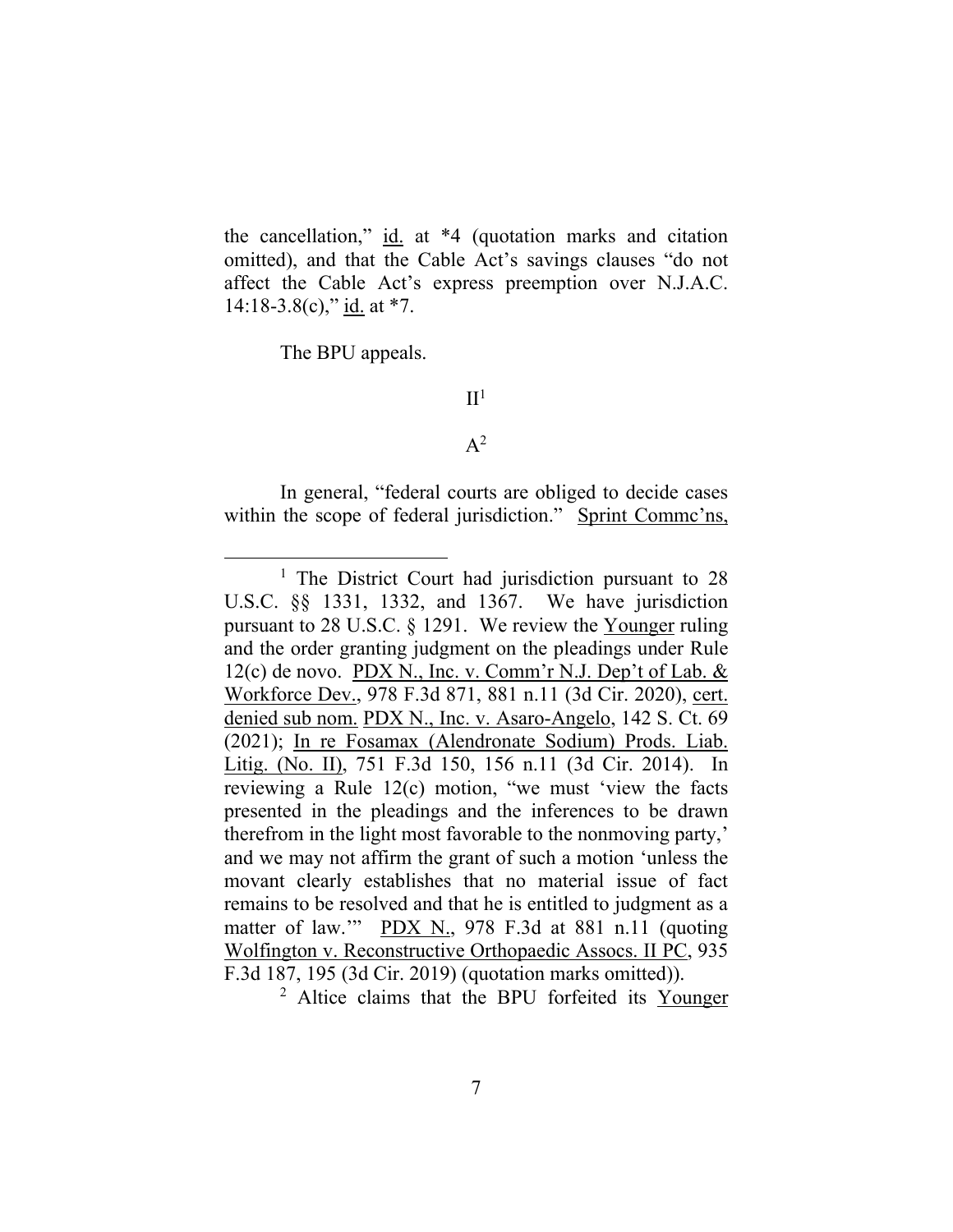Inc. v. Jacobs, 571 U.S. 69, 72 (2013). In certain limited circumstances, however, "the prospect of undue interference with state proceedings counsels against federal relief." Id. Under the Younger abstention doctrine, federal courts must refrain from interfering with three types of state proceedings: (1) "state criminal prosecutions," (2) "civil enforcement proceedings," and (3) "civil proceedings involving certain orders . . . uniquely in furtherance of the state courts' ability to perform their judicial functions." Id. at 73. The BPU argues that the District Court should have abstained under Younger

argument by failing to raise it in its withdrawn appeal from the District Court's order granting Altice's motion for a preliminary injunction. In its motion for judgment on the pleadings, Altice informed the District Court that the BPU did not raise Younger in its withdrawn appeal, but it did not make a specific forfeiture argument. Cf. In re Ins. Brokerage Antitrust Litig., 579 F.3d 241, 262 (3d Cir. 2009) ("A fleeting reference or vague allusion to an issue will not suffice to preserve it for appeal."). "Whether an argument remains fair game on appeal is determined by the degree of particularity with which it was raised in the trial court . . . and parties must do so with exacting specificity." Spireas v. Comm'r, 886 F.3d 315, 321 (3d Cir. 2018) (quotation marks and citations omitted). Accordingly, Altice forfeited its forfeiture argument, and "we will not reach a forfeited issue in civil cases absent truly 'exceptional circumstances.'" Barna v. Bd. of Sch. Dirs., 877 F.3d 136, 147 (3d Cir. 2017) (quoting Brown v. Philip Morris Inc., 250 F.3d 789, 799 (3d Cir. 2001)). In any event, a court may raise Younger abstention sua sponte. O'Neill v. City of Phila., 32 F.3d 785, 786 n.1 (3d Cir. 1994).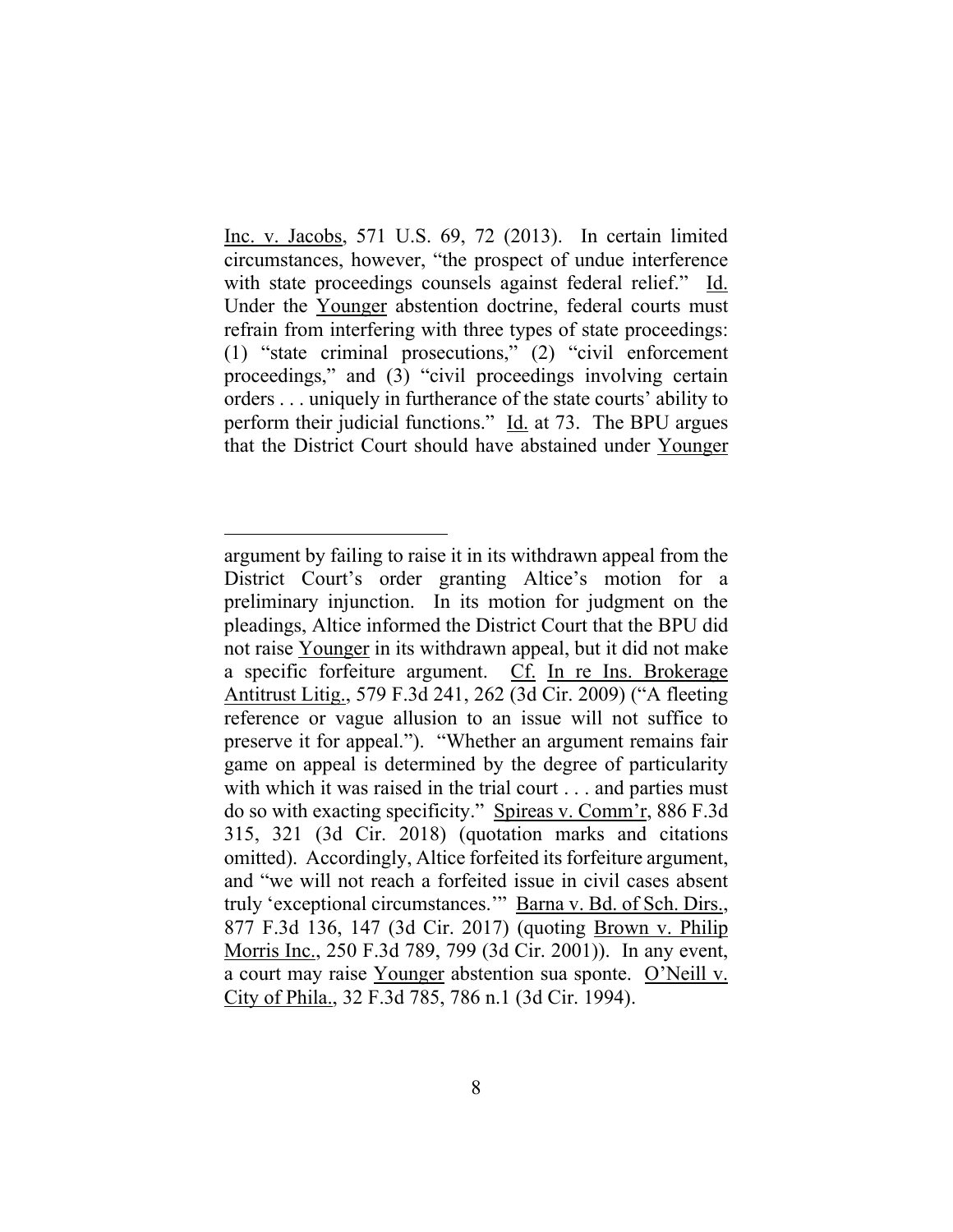because the administrative proceeding before the BPU is a civil enforcement proceeding.

A "civil enforcement proceeding" warrants Younger abstention where the proceeding is "akin to a criminal prosecution" in "important respects." Sprint, 571 U.S. at 79 (quoting Huffman v. Pursue, Ltd., 420 U.S. 592, 604 (1975)). To determine if a civil enforcement proceeding is quasicriminal in nature, courts may consider whether (1) "the action was commenced by the State in its sovereign capacity," (2) the action was "initiated to sanction the federal plaintiff for some wrongful act," (3) "there are other similarities to criminal actions, such as a preliminary investigation that culminated with the filing of formal charges," and (4) "the State could have alternatively sought to enforce a parallel criminal statute." ACRA Turf Club, LLC v. Zanzuccki, 748 F.3d 127, 138 (3d Cir. 2014); see also Sprint, 571 U.S. at 79–80 (enumerating the first three factors). If these considerations demonstrate that the civil proceeding is quasi-criminal in nature, then we consider whether abstention is warranted under the factors set forth in Middlesex County Ethics Committee v. Garden State Bar Association, 457 U.S. 423 (1982). PDX N., Inc. v. Comm'r N.J. Dep't of Lab. & Workforce Dev., 978 F.3d 871, 883 (3d Cir. 2020), cert. denied sub nom. PDX N., Inc. v. Asaro-Angelo, 142 S. Ct. 69 (2021). We will first examine whether the BPU Show Cause proceeding is a civil enforcement proceeding.

### B

The BPU, a New Jersey regulatory agency, initiated the administrative action in its sovereign capacity. See In re RCN of NY, 892 A.2d 636, 637, 640 (N.J. 2006). The proceeding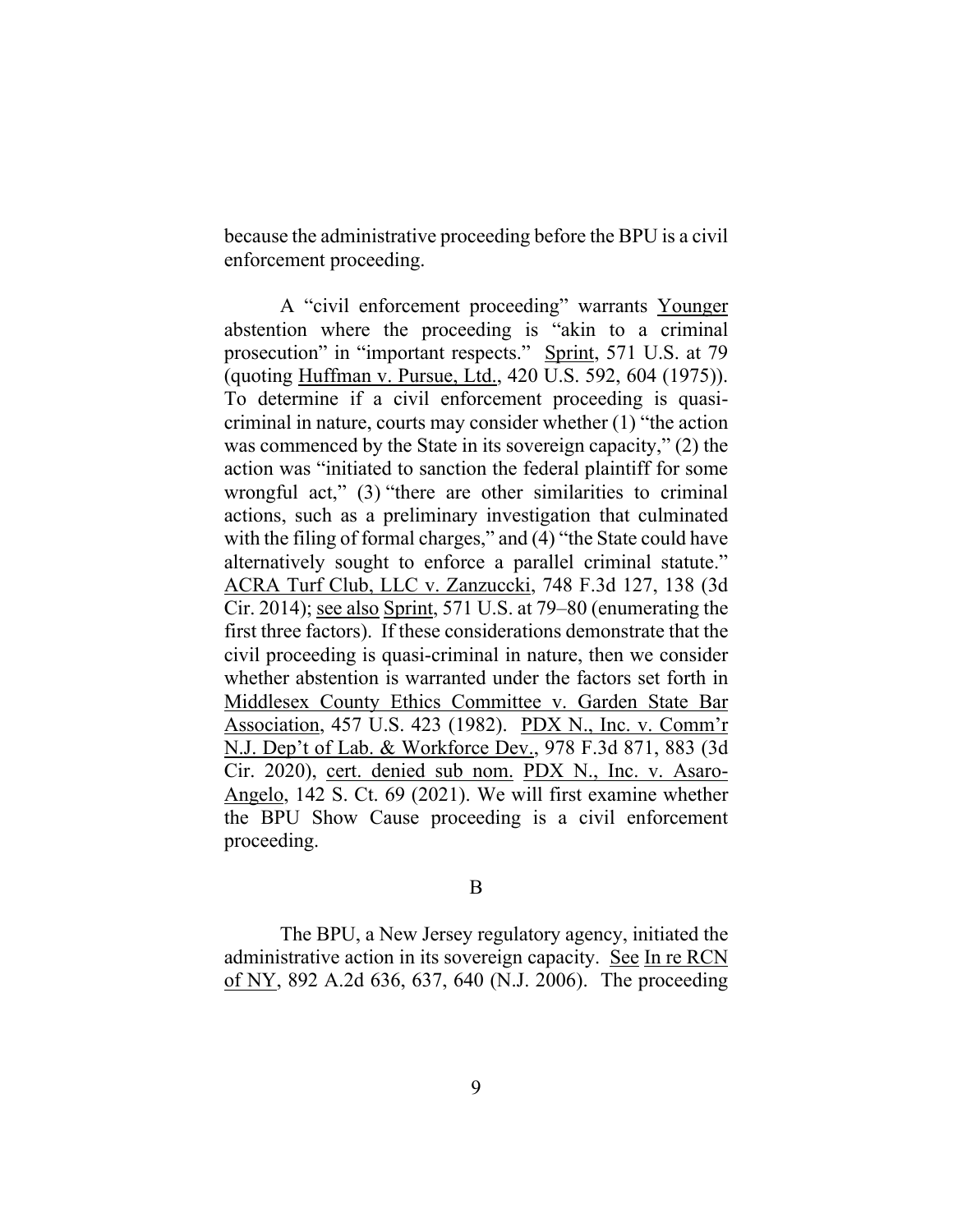began when the BPU issued a Show Cause Order pursuant to its authority under "the Cable Television Act and the BPU's implementing rules and regulations." J.A. 95 ¶ 46. Thus, the BPU commenced the action against Altice by filing a formal complaint—the Show Cause Order—and did so in its sovereign capacity.

We disagree with Altice's assertion that the Show Cause Order was an extension of Cablevision's 2011 petition for relief from certain provisions of the New Jersey Administrative Code. The Cablevision proceeding concluded in 2011 and the record does not show that either party sought to reopen it. Further, although Altice views the BPU's action as modifying the 2011 order**,** the record shows that the BPU used the Show Cause Order to start a new proceeding based on recent customer complaints about Altice's conduct, and it assigned the matter a new name and docket number, examined complaints about that conduct, and granted relief that did not impact the 2011 order Cablevision secured based on its prorated bills. Accordingly, the BPU commenced a proceeding in its sovereign capacity that had attributes similar to the filing of formal charges.

The action was also initiated to sanction the federal plaintiff for a wrongful act. The failure to prorate bills is wrongful conduct because it violates duly promulgated BPU regulations. A violation of the Cable Television Act, or any rule, regulation, or order promulgated under it, carries the possibility of an injunction and "penalt[ies]" of up to \$10,000 "for a third and every subsequent offense." N.J.S.A. § 48:5A- $51(b)$ –(c). "Penalties are, by their very nature, retributive: a sanction for wrongful conduct," PDX N., 978 F.3d at 884, and the BPU imposed penalties here. Among other things, the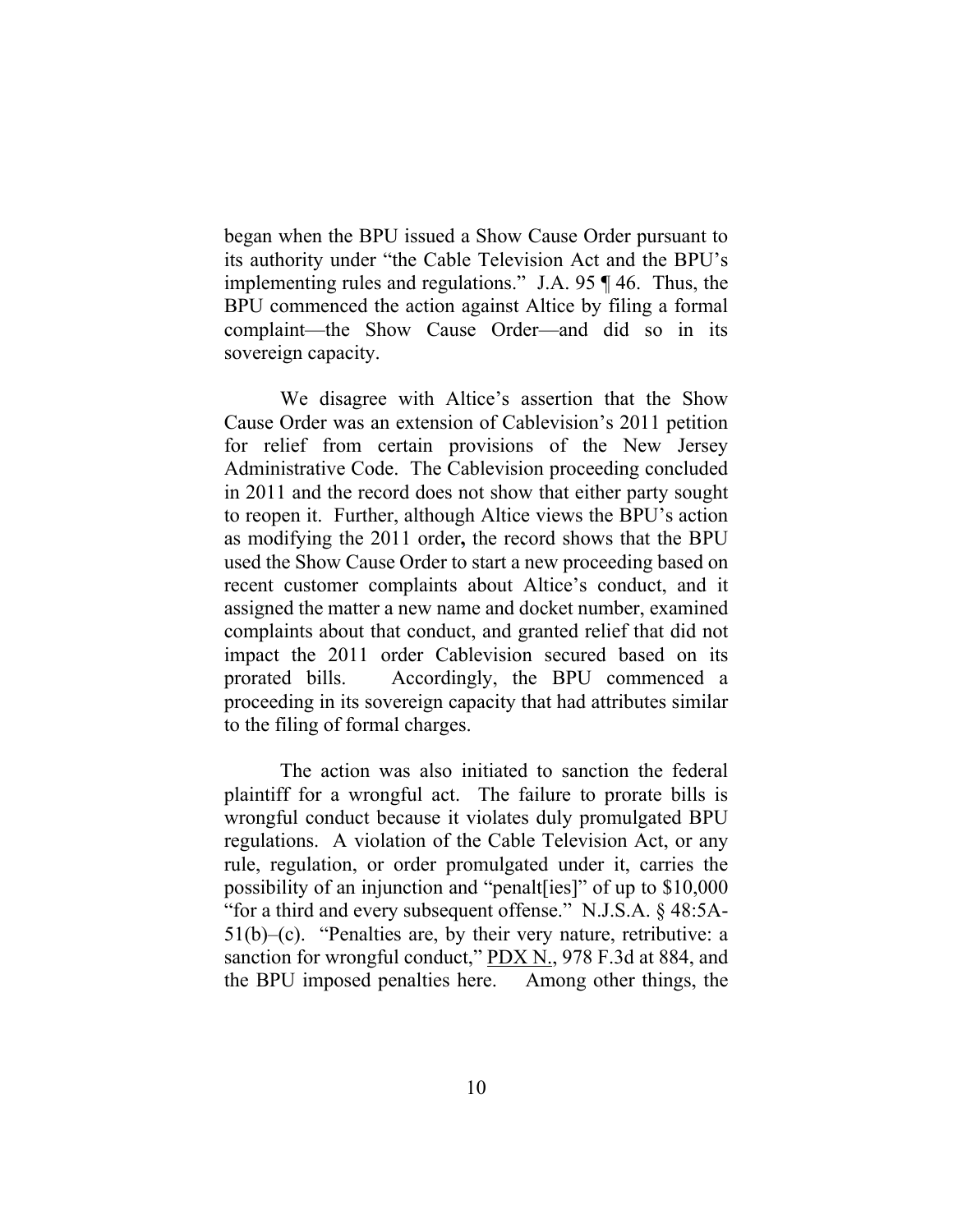BPU ordered Altice to cease its non-proration practice. Cease and desist orders qualify as sanctions that support Younger abstention. See Minn. Living Assistance, Inc. v. Peterson, 899 F.3d 548, 553 (8th Cir. 2018). The BPU also assessed a \$10,000 penalty. Altice asserts that this \$10,000 penalty was not a sanction for Younger purposes because the BPU directed that the fine go towards Altice's Advantage Program, but how the government chooses to allocate the proceeds of a fine does not change its character as a sanction. See also PDX N., 978 F.3d at 884 (holding that monetary penalties constitute sanctions even when they are directed to a special government fund). Accordingly, the BPU's directives for noncompliance with the Proration Requirement go beyond "incentivers]" to comply, or mere "negative consequences," ACRA Turf Club, LLC, 748 F.3d at 140 (emphasis omitted), and instead constitute penalties for Younger purposes. We therefore conclude that the action was initiated to—and did—sanction the federal plaintiff, Altice, for a wrongful act.

The Show Cause Order and sanctions followed an investigation into customer complaints. See Minn. Living Assistance, Inc., 899 F.3d at 552–53 (concluding an "underlying proceeding [bore] the first and third characteristics of a civil proceeding akin to a criminal prosecution" "even though the investigation was triggered by an employee complaint" (citing Ohio Civ. Rts. Comm'n v. Dayton Christian Schs., Inc., 477 U.S. 619, 623–24 (1986))). The BPU is empowered to investigate violations of the Cable Television Act. <u>See</u> N.J.S.A.  $\S$  48:5A-9 ("The [B]oard ... shall have full right, power, authority and jurisdiction to: . . . (c) institute all . . . investigations . . . necessary to enforce the provisions of [the Cable Television Act], [and] of the rules and regulations adopted thereunder[.]"). In response to more than 100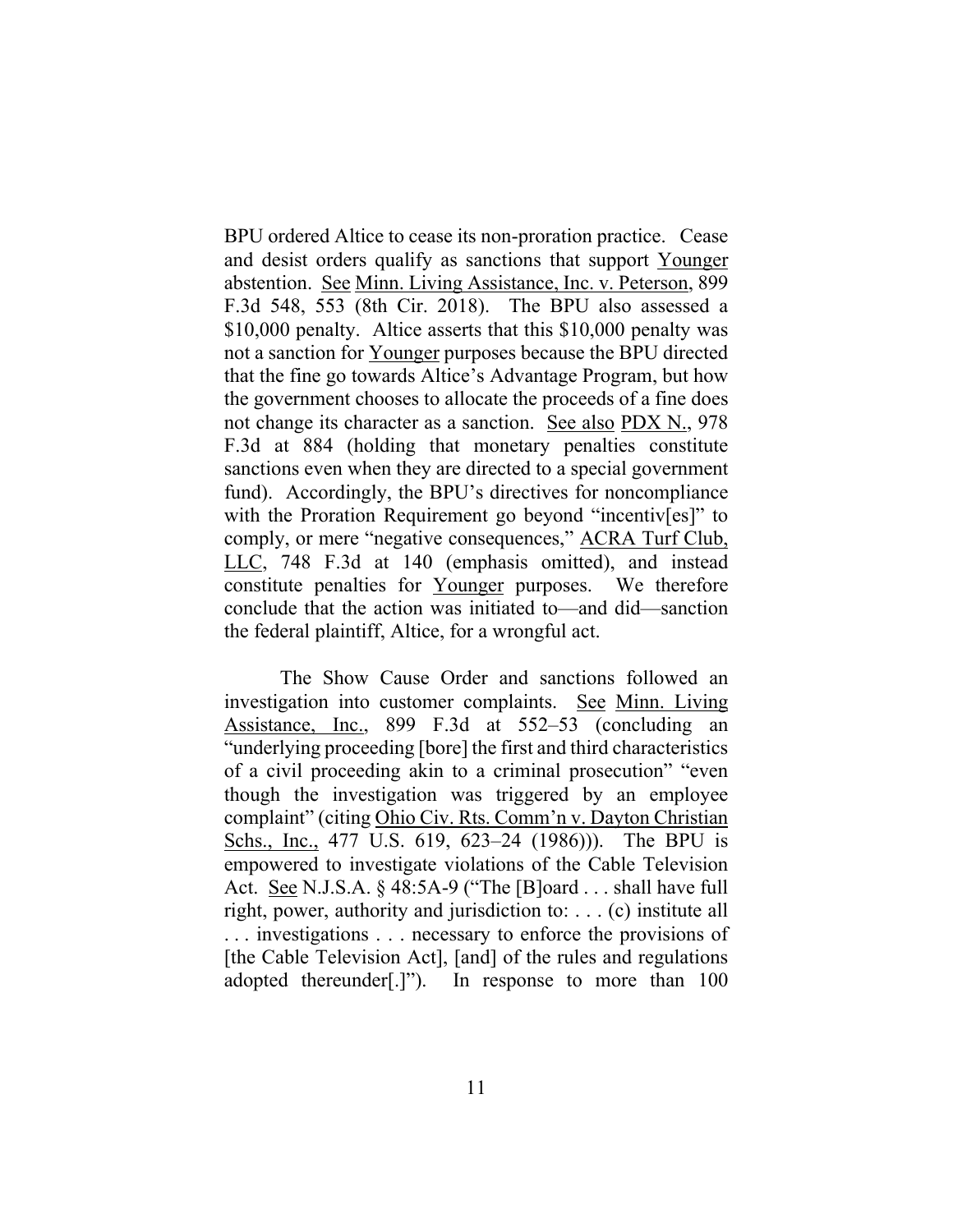complaints concerning Altice's billing practices, the BPU examined those practices, reviewed documents, and spoke with Altice representatives. Based upon this information, the BPU found that Altice violated New Jersey law and imposed sanctions.

Finally, the lack of a criminal analog is not a prerequisite to Younger abstention. See, e.g., Sirva Relocation, LLC v. Richie, 794 F.3d 185, 194 (1st Cir. 2015). Indeed, the Supreme Court has sustained Younger abstention in cases where no criminal analog existed. See Ohio Civ. Rts. Comm'n, 477 U.S. at 627–28 (civil rights proceeding regarding workplace sex discrimination); Middlesex Cnty. Ethics Comm., 457 U.S. at 428–29 (attorney disciplinary hearing).

Even if a criminal analog were required, however, New Jersey law criminalizes some violations of the Cable Television Act. See ACRA Turf Club, LLC, 748 F.3d at 139 (considering whether "the policies implicated in the state proceeding could have been vindicated through enforcement of a parallel criminal statute"). Under N.J.S.A. § 48:5A-51(a), "any person" who "knowingly violate[s]" the Cable Television Act "is guilty of a misdemeanor." The Cable Television Act provides that every cable company "shall obey and comply with every rule and regulation and order adopted or issued by" the Director of the Office of Cable Television. N.J.S.A. § 48:5A-36(c). One such regulation is the Proration Requirement. N.J.A.C. § 14:18-3.8. Moreover, N.J.S.A. § 48:5A-39 forbids cable companies from "adopt[ing], maintain [ing,] or enfor [ing]  $\ldots$  [a] practice  $\ldots$  which shall be unjust, unreasonable, . . . or otherwise in violation of law." Cf. N.J.S.A. § 48:5A-11a(a) (requiring the Director to promulgate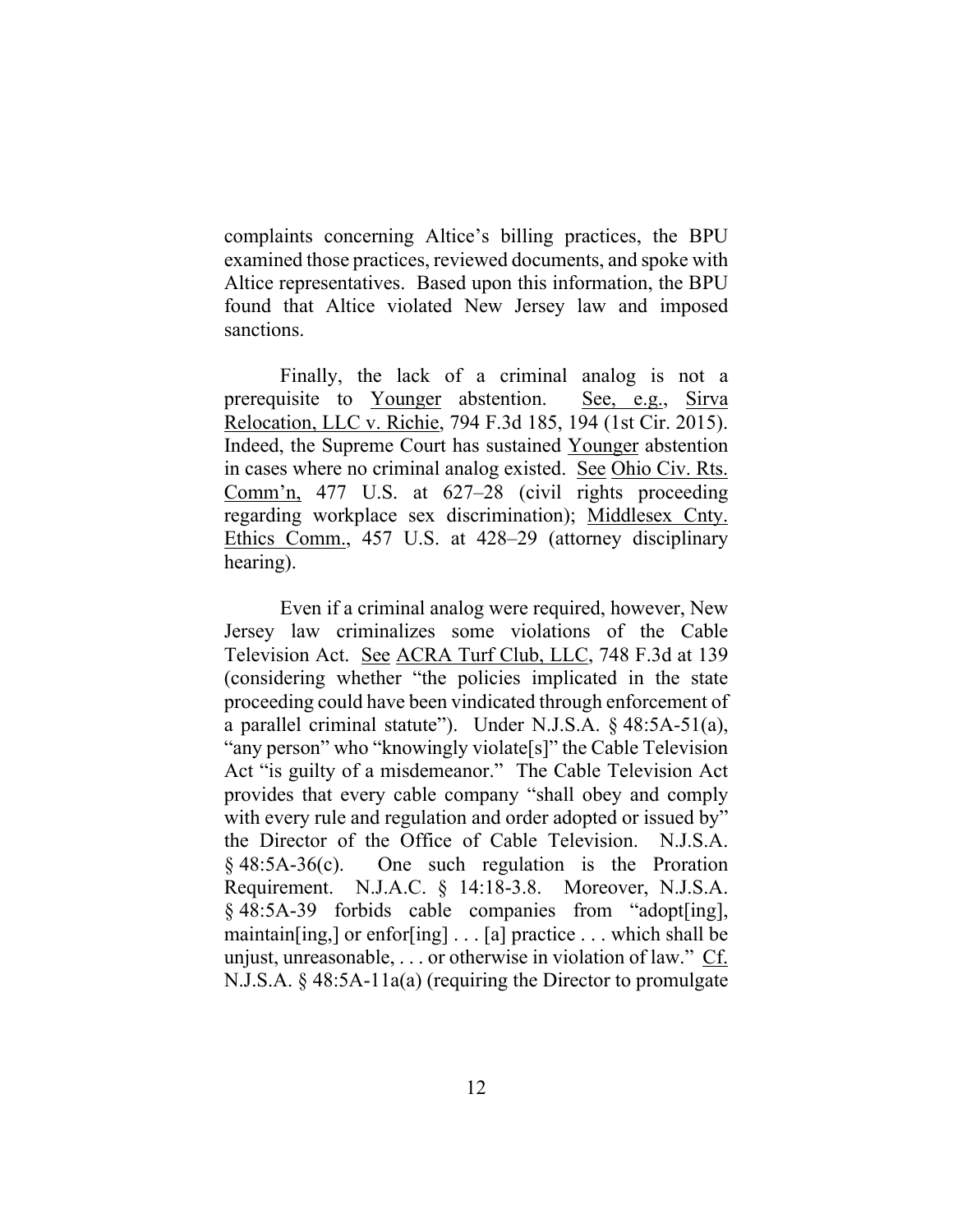rules and regulations regarding prorated credits or rebates during certain outages). Thus, if a cable company violates provisions of the Cable Television Act, it may be subject to prosecution, which is enough to show that there is a criminal analog to the civil proceeding here. See PDX N., 978 F.3d at 884; Minn. Living Assistance, Inc., 899 F.3d at 553 (rejecting the contention that no criminal analog existed where the Minnesota Fair Labor Standards Act "provide[d] for criminal penalties in addition to . . . civil penalties").

Altice's assertion that the state authorities could not have proven Altice violated a criminal statute is irrelevant. "[T]he question is not whether the current action is criminal or whether criminal charges are warranted." PDX N., 978 F.3d at 884. The relevant "question is whether there is a criminal analog." Id. A court need not evaluate the evidence and decide whether a criminal case against the party would succeed. See Bristol-Myers Squibb Co. v. Connors, 979 F.3d 732, 737–38 (9th Cir. 2020) ("[W]hen evaluating whether the characteristics of actions entitled to Younger abstention are present, the Supreme Court has considered the nature of a State's interest in different classes of proceedings, not its interest in specific cases."). We therefore conclude that, while a criminal analog is not required, one does exist here.

For these reasons, the BPU's civil enforcement proceeding was quasi-criminal in nature and, thus, the type of proceeding to which Younger applies.

 $\mathcal{C}$ 

To determine whether the District Court should have abstained pursuant to Younger, we next examine the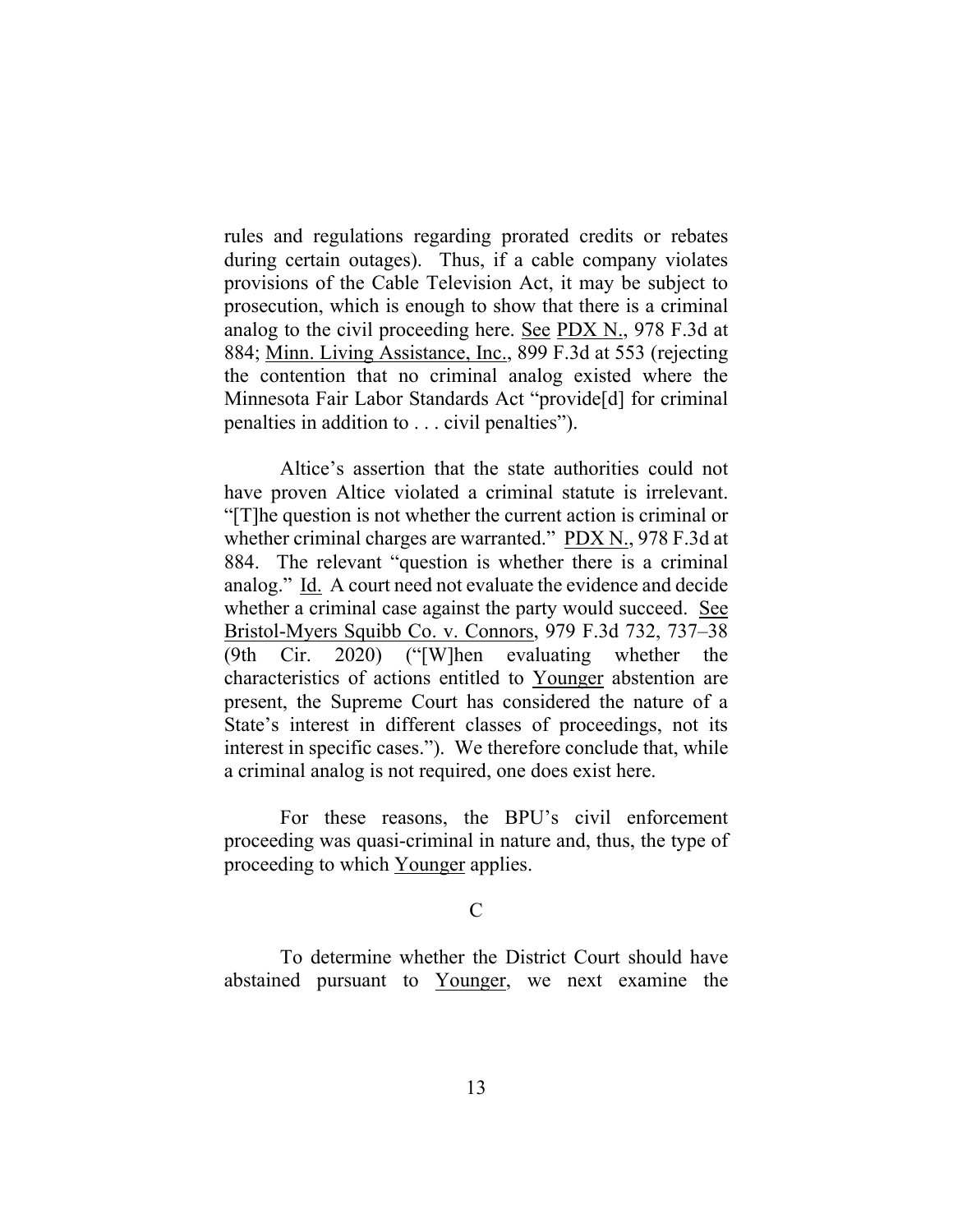Middlesex factors. See PDX N., 978 F.3d at 883. We will therefore now consider whether: (1) there are "ongoing  $\dots$ judicial proceeding[s];" (2) the "proceedings implicate important state interests;" and (3) the party against whom abstention is asserted has "an adequate opportunity in the state proceeding[] to raise constitutional challenges." Middlesex, 457 U.S. at 432. Each factor supports Younger abstention here.

First, the proceeding was judicial in nature and ongoing when the federal complaint was filed. "[P]roceedings may be judicial in nature if," for example, judicial review is available, "they are initiated by a complaint, adjudicative in nature, governed by court rules or rules of procedure, or employ legal burdens of proof." Kendall v. Russell, 572 F.3d 126, 131 (3d Cir. 2009). 3 Here, the BPU initiated proceedings with the Show Cause Order; Altice answered; the New Jersey Rate Counsel responded; the BPU considered evidence, made factual determinations and ordered relief; and the BPU's "ultimate decision . . . [was then] appealed to an undeniably judicial forum—the New Jersey Superior Court, Appellate Division." Gonzalez v. Waterfront Comm'n of N.Y. Harbor, 755 F.3d 176, 183 (3d Cir. 2014); see also N.J.A.C. § 14:18- 16.8 (listing procedures to be followed in enforcement actions); N.J.S.A.  $\S$  48:5A-51(b)-(c) (noting procedures when

<sup>&</sup>lt;sup>3</sup> "[W]hen confronted with administrative matters appealable to the state courts, '[w]e will assume . . . that an administrative adjudication and the subsequent state court's review of it count as a unitary process' for Younger purposes." Gonzalez v. Waterfront Comm'n of N.Y. Harbor, 755 F.3d 176, 183 (3d Cir. 2014) (alteration in original) (quoting Sprint, 571 U.S. at 78).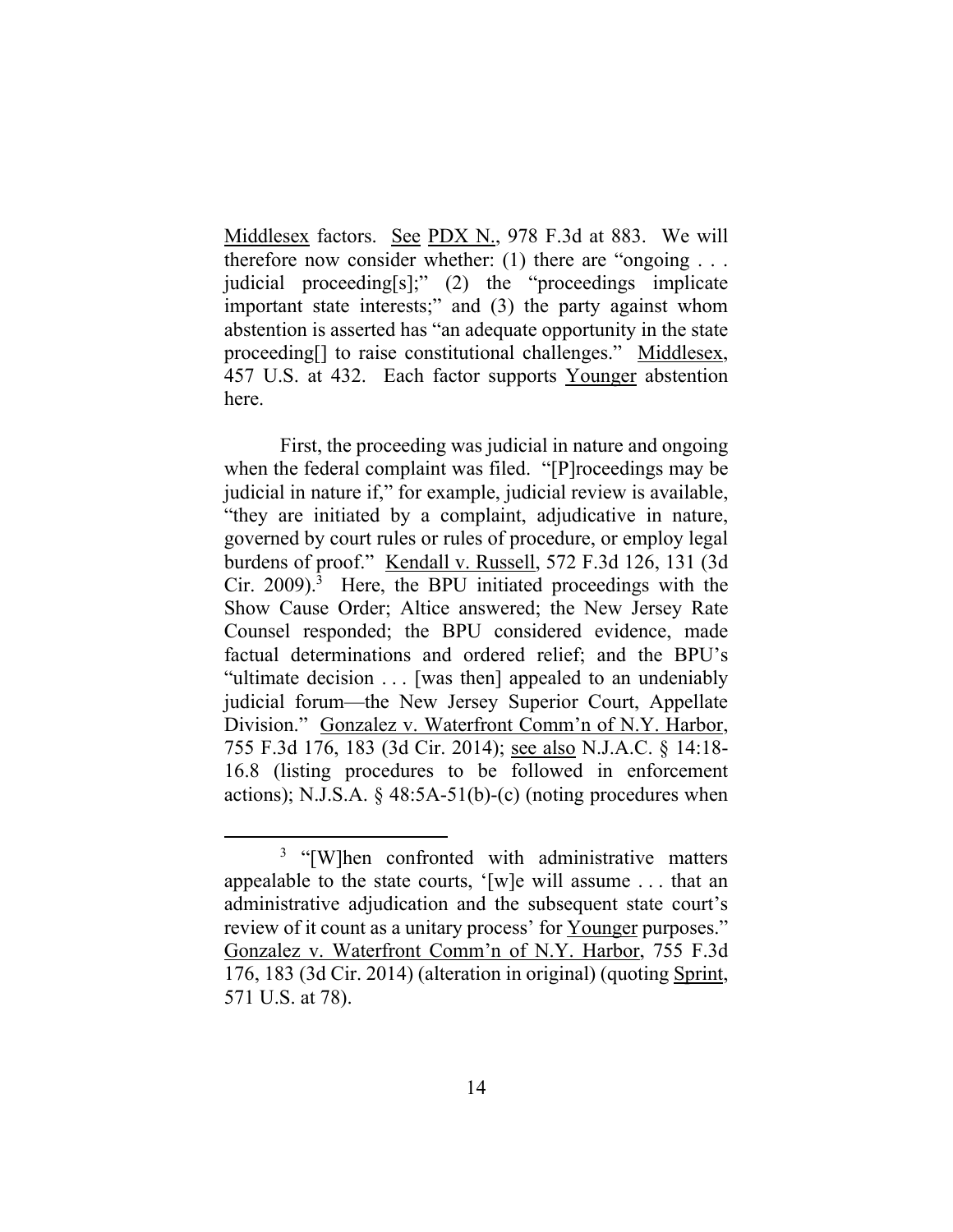BPU seeks an injunction or a penalty). Moreover, the state court appeal was pending when Altice filed its federal complaint. "'[S]tate proceedings are ongoing for Younger abstention purposes' . . . if the state proceeding 'was pending at the time [the plaintiff] filed its initial complaint in federal court.'" PDX N., 978 F.3d at 885 (second alteration in original) (quoting Addiction Specialists, Inc. v. Twp. of Hampton, 411 F.3d 399, 408–09 (3d Cir. 2005)). Altice was, therefore, subject to an ongoing judicial proceeding when it filed its federal complaint.

Second, the proceeding here implicates important state interests. Altice does not dispute that the state has an important interest in ensuring compliance with the Cable Television Act, particularly its consumer-oriented provisions. See, e.g., New Orleans Pub. Serv., Inc. v. Council of City of New Orleans, 491 U.S. 350, 365 (1989) ("[W]hen we inquire into the substantiality of the State's interest in its proceedings we do not look narrowly to its interest in the outcome of the particular case . . . . , [r]ather, what we look to is the importance of the generic proceedings to the State.").

Third, Altice has an adequate opportunity to raise its federal claims in the state proceeding. See, e.g., Gonzalez, 755 F.3d at 184 (concluding that the ability to appeal an Administrative Law Judge determination to the New Jersey Superior Court, Appellate Division, was sufficient for Younger purposes). In fact, Altice raised with the Appellate Division its assertion that the Proration Requirement is preempted by the Cable Act. In re Altice USA, Inc., 2021 WL 4808399, at \*2.

Because the Middlesex factors support abstaining in favor of the quasi-criminal proceeding, we will abstain.